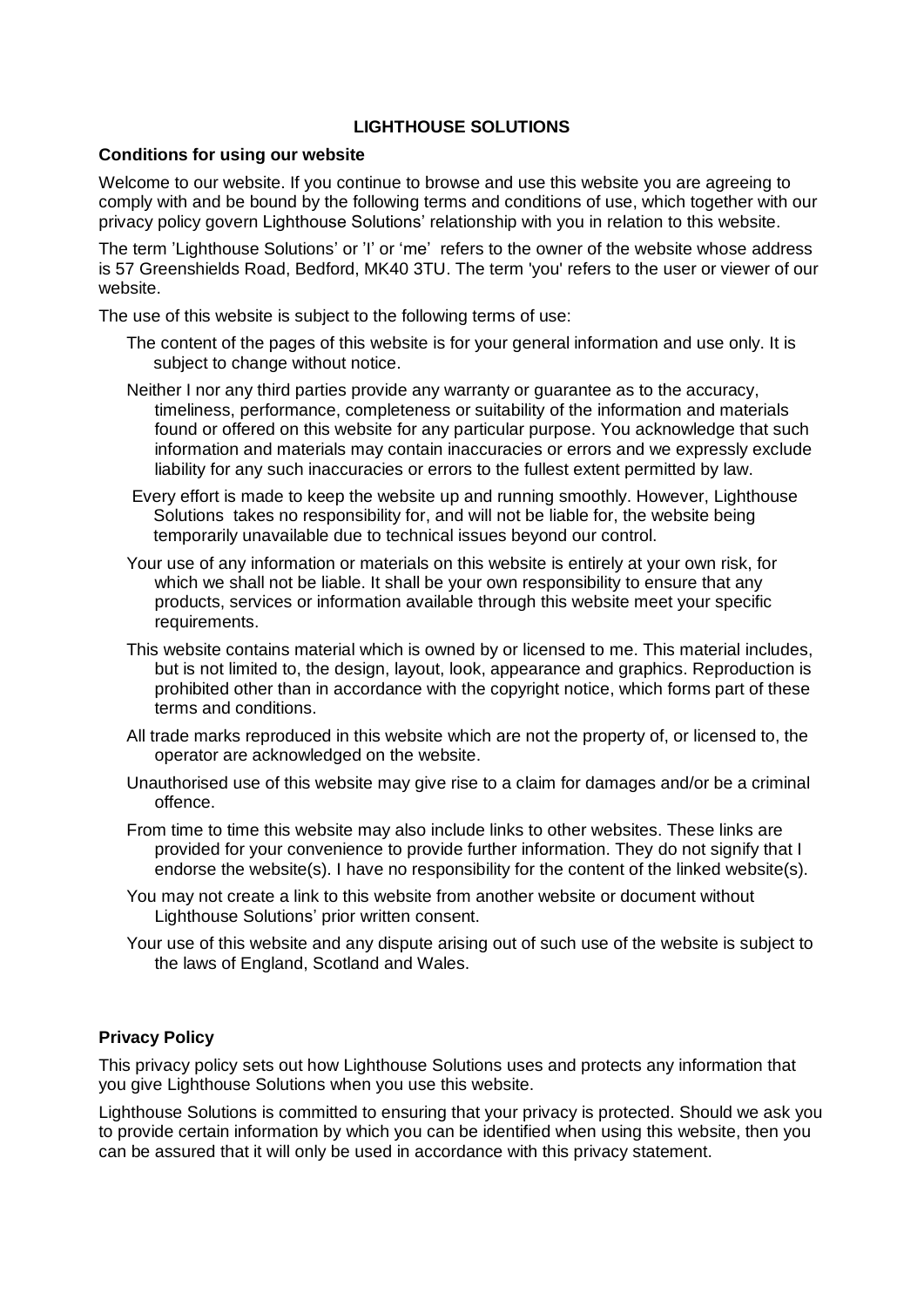Lighthouse Solutions may change this policy from time to time by updating this page. You should check this page from time to time to ensure that you are happy with any changes. This policy is effective from [date].

## **What we collect**

We may collect the following information:

name and job title

contact information including email address

demographic information such as postcode, preferences and interests

other information relevant to customer surveys and/or offers

#### **What we do with the information we gather**

We require this information to understand your needs and provide you with a better service, and in particular for the following reasons:

Internal record keeping.

We may use the information to improve our products and services.

- We may periodically send promotional emails about new products, special offers or other information which we think you may find interesting using the email address which you have provided.
- From time to time, we may also use your information to contact you for market research purposes. We may contact you by email, phone, fax or mail. We may use the information to customise the website according to your interests.

### **Security**

We are committed to ensuring that your information is secure. In order to prevent unauthorised access or disclosure we have put in place suitable physical, electronic and managerial procedures to safeguard and secure the information we collect online.

#### **[How we use cookies**

A cookie is a small file which asks permission to be placed on your computer's hard drive. Once you agree, the file is added and the cookie helps analyse web traffic or lets you know when you visit a particular site. Cookies allow web applications to respond to you as an individual. The web application can tailor its operations to your needs, likes and dislikes by gathering and remembering information about your preferences.

We use traffic log cookies to identify which pages are being used. This helps us analyse data about webpage traffic and improve our website in order to tailor it to customer needs. We only use this information for statistical analysis purposes and then the data is removed from the system.

Overall, cookies help us provide you with a better website, by enabling us to monitor which pages you find useful and which you do not. A cookie in no way gives us access to your computer or any information about you, other than the data you choose to share with us.

You can choose to accept or decline cookies. Most web browsers automatically accept cookies, but you can usually modify your browser setting to decline cookies if you prefer. This may prevent you from taking full advantage of the website.]

# **Links to other websites**

Our website may contain links to other websites of interest. However, once you have used these links to leave our site, you should note that we do not have any control over that other website. Therefore, we cannot be responsible for the protection and privacy of any information which you provide whilst visiting such sites and such sites are not governed by this privacy statement. You should exercise caution and look at the privacy statement applicable to the website in question.